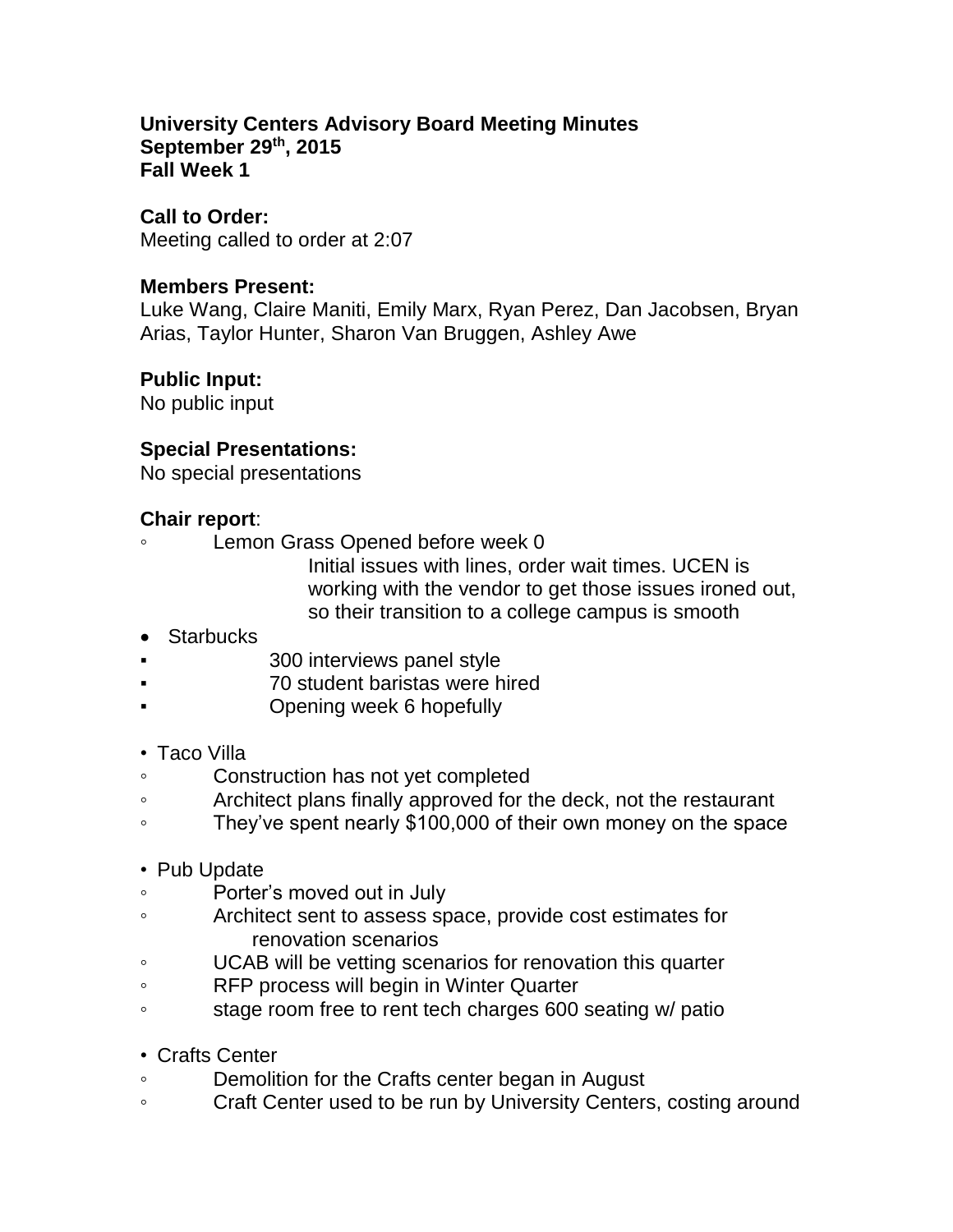\$500,000 annually.

- Building not up to fire code, and posed a safety risk, identified by the fire marshall as needing significant repair to be habitable
- Chancellor has been meeting with community members involved in previous Crafts Center to talk about a new center
- Chancellor approved fundraising possibility for new center / program
	- Concept statement for the new Crafts Center should be coming soon
- Che Café Facility Update
- Chancellor has committed funds for fire/sprinkler system, other renovations
- Funding and maintenance for the rest of the faculty is still a UCEN responsibility, since the facility is a University Centers satellite.
- The Chancellor has reprioritized including the Che on the MSA, the Master Space Agreemend. The MSA is the lease binding each of the Co-ops to the University of California
- New MSA Discussions
- The Current MSA is set to expire in May 2016
- The Co-op Advisory Committee, including AS, GSA, UCAB, and each of the Co-ops met throughout winter and spring quarter of last year to discuss terms of a new MSA.
- Those terms were presented to UCEN Director Sharon Van Bruggen, and vetted through legal and real estate. Those were sent to VCSA Gonzalez, will be the basis of new discussions around the MSA led by administration this Fall. Those discussions will include UCAB, AS, GSA, all of the Coops, Student Life admin

# **Vice chair report:**

- Space allocation june 2015
- Registered student org process for acquiring keys has been slightly altered(training with CSI pushed back registration)
- apply for keys, week 5, warning, reallocated
- office space for ITRC (space couldn't get locked in, so we moved 5 orgs across campus)
- books for prisoners (4 orgs out of space), not a registered org, used a temp space from groudworks books, now they have till week 5 to register

# **Sharon's updates**

- Improvements at the Student Center:
- pathways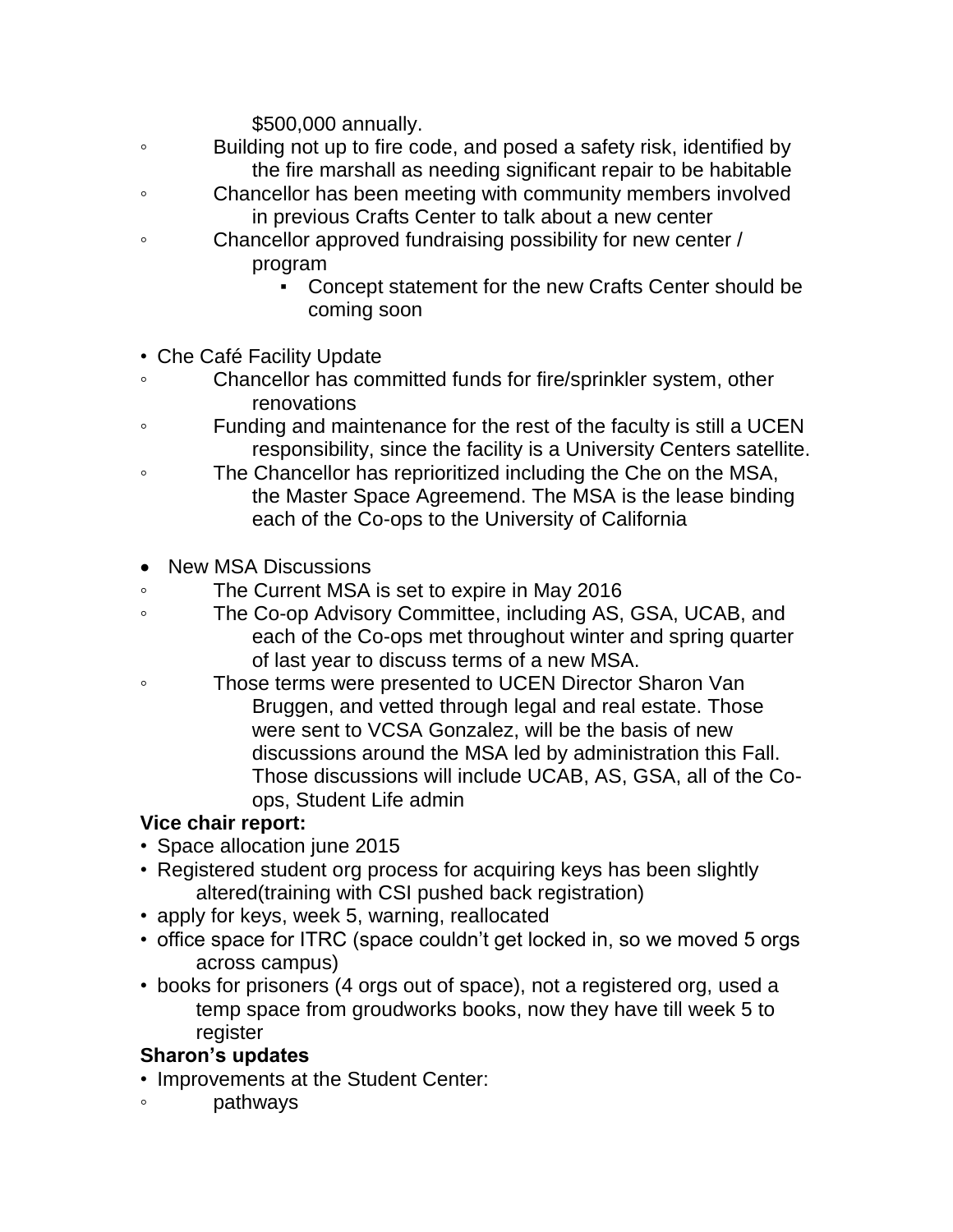- fire hydrant
- guardian painting
- triton tv review (denied expansion, want special sound proofing)
- connection to BRC's expanded space
- deep clean windows, floors, pressure wash
- quote to reupholster booths in Hi Thai
- Student Center Signage
- Student Center Outdoor Furniture
- **Recycled Materials**
- Made in America by Amish builders
- **ETA mid-late october**
- Price center west food court
- counter for individual seating
- wait-stations
- painting, window treatment
- outdoor seating
- book store cove / computer store purchase
- Lemongrass
	- opened  $9/14/15$
- Starbucks
- **70 student baristas**
- training period
- expected opening week 5
- Patio near starbucks
- Replaced rotting bench
- reuse student center wood
- reuse patio furniture, repaired and coated
- Landscaped Paths at the OG student center
- ATM Compliance lighting, Path ADA

# **New business**

- Graffiti Art Space discussing next week find out if we want to keep it expand it?
- almost no upkeep, less than 6 complaints
- Not sure if it's been approved by the grounds committee as a permanent art installation space
- ◦
- UCEN catering MOU
- pay a fee, exclusive right to cater PC (orgs/ CSI exempt)
- Raza Awareness Week, Black History Month, CA native american day

# **Member Reports**

- **Announcements**
- **secretary**